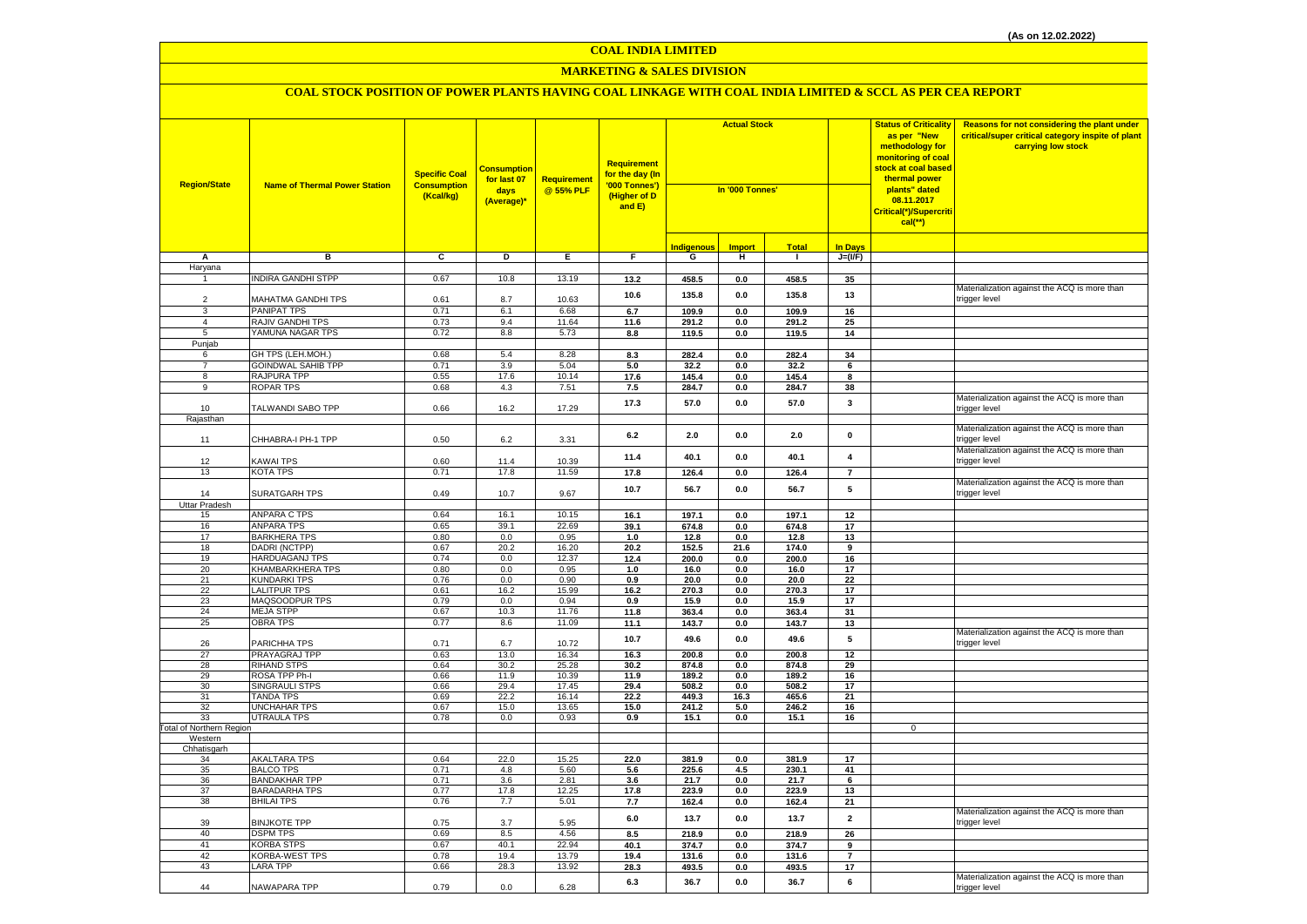### **MARKETING & SALES DIVISION**

| <b>Region/State</b>            | <b>Name of Thermal Power Station</b>    | <b>Specific Coal</b><br><b>Consumption</b><br>(Kcal/kg) | <b>Consumption</b><br>for last 07<br>days<br>(Average)* | Requirement<br>@ 55% PLF | Requirement<br>for the day (In<br>'000 Tonnes')<br>(Higher of D<br>and E) | <b>Actual Stock</b><br>In '000 Tonnes' |               |                | <b>Status of Criticality</b><br>as per "New<br>methodology for<br>monitoring of coal<br>stock at coal based<br>thermal power<br>plants" dated<br>08.11.2017<br>Critical(*)/Supercriti<br>$cal$ (**) | Reasons for not considering the plant under<br>critical/super critical category inspite of plant<br>carrying low stock |                                                               |
|--------------------------------|-----------------------------------------|---------------------------------------------------------|---------------------------------------------------------|--------------------------|---------------------------------------------------------------------------|----------------------------------------|---------------|----------------|-----------------------------------------------------------------------------------------------------------------------------------------------------------------------------------------------------|------------------------------------------------------------------------------------------------------------------------|---------------------------------------------------------------|
|                                |                                         |                                                         |                                                         |                          |                                                                           | <b>Indigenous</b>                      | <b>Import</b> | <b>Total</b>   | <b>In Days</b>                                                                                                                                                                                      |                                                                                                                        |                                                               |
| A                              | в                                       | $\overline{c}$                                          | D                                                       | Е.                       | F.                                                                        | G                                      | н             | $\mathbf{I}$   | $J=(VF)$                                                                                                                                                                                            |                                                                                                                        |                                                               |
|                                |                                         |                                                         |                                                         |                          | 8.6                                                                       | 163.3                                  | 0.0           | 163.3          | 19                                                                                                                                                                                                  |                                                                                                                        |                                                               |
| 45<br>46                       | PATHADI TPP<br><b>SIPAT STPS</b>        | 0.65<br>0.68                                            | 8.6<br>31.3                                             | 5.18<br>26.62            | 31.3                                                                      | 766.6                                  | 0.0           | 766.6          | 25                                                                                                                                                                                                  |                                                                                                                        |                                                               |
| 47                             | <b>TAMNAR TPP</b>                       | 0.84                                                    | 33.5                                                    | 26.52                    | 33.5                                                                      | 82.6                                   | 0.0           | 82.6           | $\overline{\mathbf{2}}$                                                                                                                                                                             |                                                                                                                        | Materialization against the ACQ is more than<br>trigger level |
| 48                             | <b>JCHPINDA TPP</b>                     | 0.75                                                    | 16.0                                                    | 14.22                    | 16.0                                                                      | 95.7                                   | 0.0           | 95.7           | 6                                                                                                                                                                                                   |                                                                                                                        | Materialization against the ACQ is more than<br>trigger level |
| Gujarat                        |                                         |                                                         |                                                         |                          |                                                                           |                                        |               |                |                                                                                                                                                                                                     |                                                                                                                        |                                                               |
| 49                             | <b>GANDHI NAGAR TPS</b>                 | 0.69                                                    | 8.8                                                     | 5.71                     | 8.8                                                                       | 62.2                                   | 0.0           | 62.2           | $\overline{7}$                                                                                                                                                                                      |                                                                                                                        |                                                               |
| 50                             | SABARMATI (D-F STATIONS)                | 0.57                                                    | 4.4                                                     | 2.74                     | 4.4                                                                       | 15.3                                   | 79.7          | 95.0           | 8                                                                                                                                                                                                   |                                                                                                                        | Materialization against the ACQ is more than<br>trigger level |
| 51                             | <b>UKAI TPS</b>                         | 0.67                                                    | 12.8                                                    | 9.85                     | 12.8                                                                      | 89.6                                   | 0.0           | 89.6           | $\overline{7}$                                                                                                                                                                                      |                                                                                                                        | Materialization against the ACQ is more than<br>trigger level |
| 52                             | <b>WANAKBORI TPS</b>                    | 0.67                                                    | 23.1                                                    | 20.22                    | 23.1                                                                      | 75.5                                   | 0.0           | 75.5           | 3                                                                                                                                                                                                   |                                                                                                                        | Materialization against the ACQ is more than<br>trigger level |
| Madhya Pradesh                 |                                         |                                                         |                                                         |                          |                                                                           |                                        |               |                |                                                                                                                                                                                                     |                                                                                                                        |                                                               |
| 53                             | AMARKANTAK EXT TPS                      | 0.65                                                    | 2.9                                                     | 1.80                     | 2.9                                                                       | 28.2                                   | 0.0           | 28.2           | 10                                                                                                                                                                                                  |                                                                                                                        |                                                               |
| 54                             | <b>ANUPPUR TPP</b>                      | 0.65                                                    | 11.4                                                    | 10.31                    | 11.4                                                                      | 236.0                                  | 0.0           | 236.0          | 21                                                                                                                                                                                                  |                                                                                                                        |                                                               |
| 55<br>56                       | <b>BINA TPS</b><br><b>GADARWARA TPP</b> | 0.74<br>0.66                                            | 2.5<br>19.0                                             | 4.88<br>13.93            | 4.9<br>19.0                                                               | 110.4<br>197.9                         | 0.0<br>12.7   | 110.4<br>210.6 | 23<br>11                                                                                                                                                                                            |                                                                                                                        |                                                               |
| 57                             | <b>KHARGONE STPP</b>                    | 0.60                                                    | 13.9                                                    | 10.45                    | 13.9                                                                      | 173.2                                  | 0.0           | 173.2          | 12                                                                                                                                                                                                  |                                                                                                                        |                                                               |
| 58                             | SANJAY GANDHI TPS                       | 0.82                                                    | 18.6                                                    | 14.57                    | 18.6                                                                      | 69.8                                   | 0.0           | 69.8           | $\boldsymbol{4}$                                                                                                                                                                                    |                                                                                                                        | Non payment of dues                                           |
| 59                             | SATPURA TPS                             | 0.67                                                    | 7.0                                                     | 11.79                    | 11.8                                                                      | 77.9                                   | 0.0           | 77.9           | $\overline{7}$                                                                                                                                                                                      |                                                                                                                        | Non Payment of Dues                                           |
| 60                             | <b>SEIONI TPP</b>                       | 0.64                                                    | 8.5                                                     | 5.06                     | 8.5                                                                       | 183.1                                  | 0.0           | 183.1          | 22                                                                                                                                                                                                  |                                                                                                                        |                                                               |
| 61                             | SHREE SINGAJI TPP                       | 0.71                                                    | 30.4                                                    | 23.50                    | 30.4                                                                      | 123.3                                  | 0.0           | 123.3          | 4                                                                                                                                                                                                   |                                                                                                                        | Non Payment of Dues                                           |
| 62                             | <b>VINDHYACHAL STPS</b>                 | 0.69                                                    | 66.3                                                    | 43.60                    | 66.3                                                                      | 1304.5                                 | 0.0           | 1304.5         | 20                                                                                                                                                                                                  |                                                                                                                        |                                                               |
| Maharashtra                    |                                         |                                                         |                                                         |                          |                                                                           |                                        |               |                |                                                                                                                                                                                                     |                                                                                                                        |                                                               |
| 63                             | <b>AMRAVATI TPS</b>                     | 0.62                                                    | 20.1                                                    | 11.07                    | 20.1                                                                      | 25.0                                   | 0.0           | 25.0           | $\mathbf{1}$                                                                                                                                                                                        |                                                                                                                        | Materialization against the ACQ is more than<br>trigger level |
| 64                             | <b>BHUSAWAL TPS</b>                     | 0.72                                                    | 11.4                                                    | 11.44                    | 11.4                                                                      | 50.0                                   | 0.0           | 50.0           | $\overline{4}$                                                                                                                                                                                      |                                                                                                                        | Non payment of dues                                           |
| 65                             | <b>BUTIBORI TPP</b>                     | 0.67                                                    | 0.0                                                     | 5.31                     | 5.3                                                                       | 59.7                                   | 0.0           | 59.7           | 11                                                                                                                                                                                                  |                                                                                                                        |                                                               |
| 66                             | CHANDRAPUR(MAHARASHTRA) STPS            | 0.78                                                    | 40.2                                                    | 30.17                    | 40.2                                                                      | 128.3                                  | $0.0\,$       | 128.3          | $\mathbf{3}$                                                                                                                                                                                        |                                                                                                                        | Non payment of dues                                           |
| 67                             | DAHANU TPS                              | 0.62                                                    | 5.4                                                     | 4.09                     | 5.4                                                                       | $1.5$                                  | 0.0           | 1.5            | $\pmb{0}$                                                                                                                                                                                           |                                                                                                                        | Materialization against the ACQ is more than<br>rigger level  |
| 68                             | DHARIWAL TPP                            | 0.67                                                    | 8.2                                                     | 5.34                     | 8.2                                                                       | 9.6                                    | 0.0           | 9.6            | $\mathbf{1}$                                                                                                                                                                                        |                                                                                                                        | Materialization against the ACQ is more than<br>trigger level |
| 69                             | <b>GMR WARORA TPS</b>                   | 0.67                                                    | 7.3                                                     | 5.29                     | 7.3                                                                       | 4.3                                    | 0.0           | 4.3            | $\mathbf{1}$                                                                                                                                                                                        |                                                                                                                        | Materialization against the ACQ is more than<br>trigger level |
| 70                             | KHAPARKHEDA TPS                         | 0.89                                                    | 18.1                                                    | 15.72                    | 18.1                                                                      | 312.9                                  | 0.0           | 312.9          | 17                                                                                                                                                                                                  |                                                                                                                        |                                                               |
| 71                             | <b>KORADI TPS</b><br><b>MAUDA TPS</b>   | 0.76                                                    | 31.3<br>18.8                                            | 22.08                    | 31.3                                                                      | 116.7                                  | $0.0\,$       | 116.7          | $\overline{\mathbf{4}}$                                                                                                                                                                             |                                                                                                                        | Non payment of dues                                           |
| 72<br>73                       | <b>NASIK TPS</b>                        | 0.70<br>0.81                                            | 5.8                                                     | 21.29<br>6.72            | 21.3<br>6.7                                                               | 588.2<br>10.9                          | 4.9<br>0.0    | 593.1<br>10.9  | 28<br>$\overline{\mathbf{2}}$                                                                                                                                                                       |                                                                                                                        | Non payment of dues                                           |
| 74                             | PARAS TPS                               | 0.74                                                    | 6.8                                                     | 4.90                     | 6.8                                                                       | 30.2                                   | 0.0           | 30.2           | $\overline{4}$                                                                                                                                                                                      |                                                                                                                        | Non payment of dues                                           |
| 75                             | <b>PARLITPS</b>                         | 0.67                                                    | 6.4                                                     | 6.65                     | 6.7                                                                       | 16.3                                   | 0.0           | 16.3           | $\overline{2}$                                                                                                                                                                                      |                                                                                                                        | Non payment of dues                                           |
| 76                             | <b>SOLAPUR STPS</b>                     | 0.56                                                    | 12.9                                                    | 9.73                     | 12.9                                                                      | 151.1                                  | 0.0           | 151.1          | 12                                                                                                                                                                                                  |                                                                                                                        |                                                               |
|                                |                                         |                                                         |                                                         |                          | 44.5                                                                      | 110.1                                  | 0.0           | 110.1          | $\overline{2}$                                                                                                                                                                                      |                                                                                                                        | Materialization against the ACQ is more than                  |
| 77<br>78                       | <b>TIRORA TPS</b><br>WARDHA WARORA TPP  | 0.66<br>0.66                                            | 44.5<br>5.0                                             | 28.73<br>4.71            | 5.0                                                                       | 96.8                                   | 0.0           | 96.8           | 19                                                                                                                                                                                                  |                                                                                                                        | trigger level                                                 |
| <b>Total of Western Region</b> |                                         |                                                         |                                                         |                          |                                                                           |                                        |               |                |                                                                                                                                                                                                     | 0                                                                                                                      |                                                               |
| Southern<br>Andhra Pradesh     |                                         |                                                         |                                                         |                          |                                                                           |                                        |               |                |                                                                                                                                                                                                     |                                                                                                                        |                                                               |
| 79                             | DAMODARAM SANJEEVAIAH TPS               | 0.66                                                    | 14.6                                                    | 13.85                    | 14.6                                                                      | 53.3                                   | 0.0           | 53.3           | $\overline{\mathbf{4}}$                                                                                                                                                                             |                                                                                                                        | Materialization against the ACQ is more than<br>trigger level |
| 80                             | Dr. N.TATA RAO TPS                      | 0.77                                                    | 27.1                                                    | 17.90                    | 27.1                                                                      | 152.8                                  | 0.0           | 152.8          | 6                                                                                                                                                                                                   |                                                                                                                        |                                                               |
| 81                             | PAINAMPURAM TPP                         | 0.59                                                    | 16.0                                                    | 10.21                    | 16.0                                                                      | 174.4                                  | 32.4          | 206.8          | 13                                                                                                                                                                                                  |                                                                                                                        |                                                               |
| 82                             | RAYALASEEMA TPS                         | 0.76                                                    | 17.5                                                    | 16.60                    | 17.5                                                                      | 42.7                                   | 0.0           | 42.7           | $\overline{\mathbf{2}}$                                                                                                                                                                             |                                                                                                                        | Materialization against the ACQ is more than<br>trigger level |
| 83                             | <b>SIMHADRI</b>                         | 0.78                                                    | 28.7                                                    | 20.54                    | 28.7                                                                      | 288.6                                  | 0.0           | 288.6          | 10                                                                                                                                                                                                  |                                                                                                                        |                                                               |
| 84                             | <b>SGPL TPP</b>                         | 0.53                                                    | 11.3                                                    | 9.26                     | 11.3                                                                      | 51.6                                   | 95.7          | 147.4          | 13                                                                                                                                                                                                  |                                                                                                                        |                                                               |
| 85                             | <b>VIZAG TPP</b>                        | 0.67                                                    | 17.7                                                    | 9.20                     | 17.7                                                                      | 0.0                                    | 0.0           | 0.0            | $\mathbf 0$                                                                                                                                                                                         |                                                                                                                        |                                                               |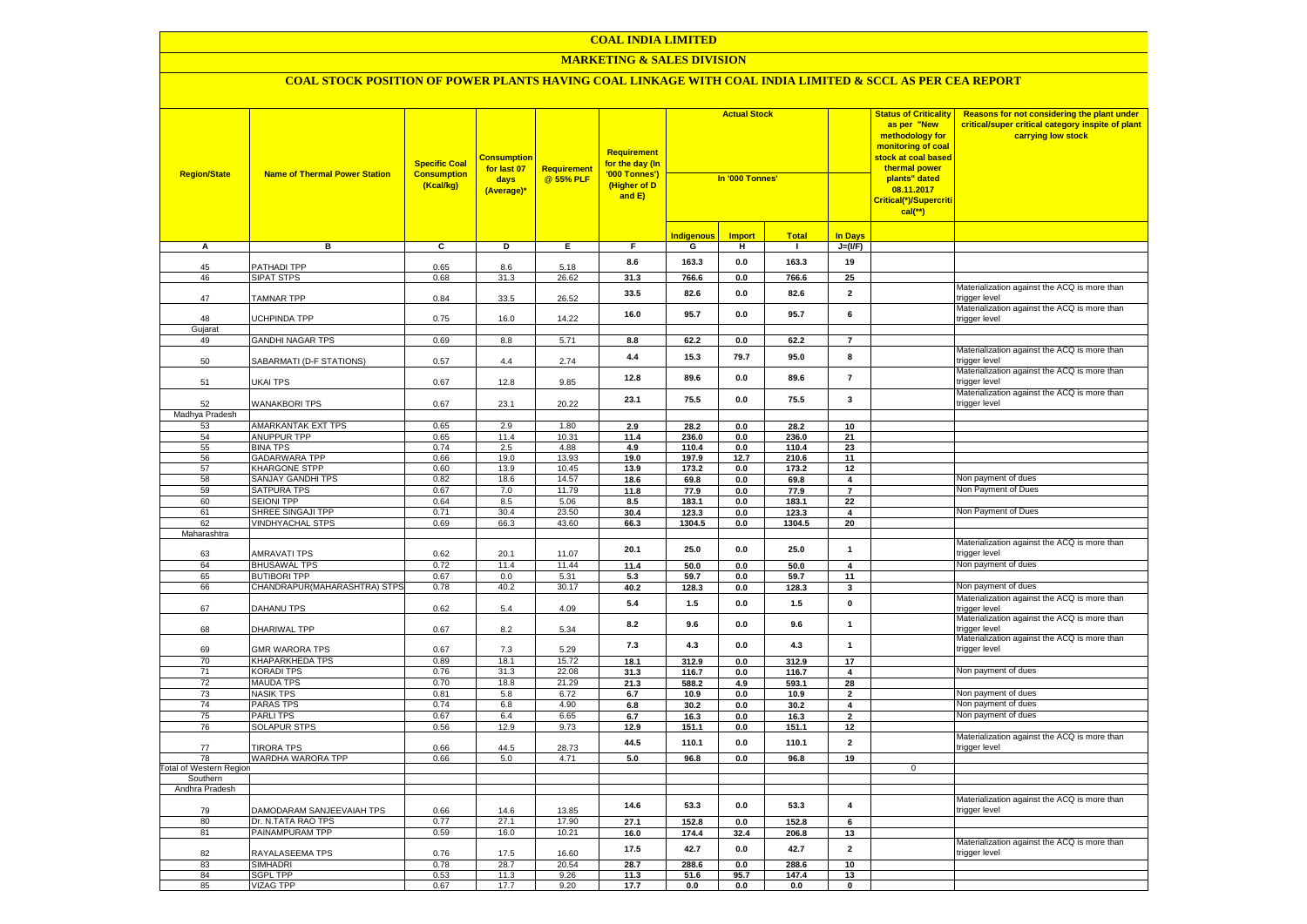### **MARKETING & SALES DIVISION**

| <b>Region/State</b>             | <b>Name of Thermal Power Station</b>                    | <b>Specific Coal</b><br><b>Consumption</b><br>(Kcal/kg) | <mark>Consumption</mark><br>for last 07<br>days<br>(Average)* | <b>Requirement</b><br>@ 55% PLF | Requirement<br>for the day (In<br>'000 Tonnes')<br>(Higher of D<br>and E) | <b>Actual Stock</b><br>In '000 Tonnes' |               |                |                         | <b>Status of Criticality</b><br>as per "New<br>methodology for<br>monitoring of coal<br>stock at coal based<br>thermal power<br>plants" dated<br>08.11.2017<br>Critical(*)/Supercriti<br>$cal$ (**) | Reasons for not considering the plant under<br>critical/super critical category inspite of plant<br>carrying low stock |
|---------------------------------|---------------------------------------------------------|---------------------------------------------------------|---------------------------------------------------------------|---------------------------------|---------------------------------------------------------------------------|----------------------------------------|---------------|----------------|-------------------------|-----------------------------------------------------------------------------------------------------------------------------------------------------------------------------------------------------|------------------------------------------------------------------------------------------------------------------------|
|                                 |                                                         |                                                         |                                                               |                                 |                                                                           | <mark>Indigenous</mark>                | <b>Import</b> | <b>Total</b>   | <b>In Days</b>          |                                                                                                                                                                                                     |                                                                                                                        |
| A                               | в                                                       | C                                                       | D                                                             | Е.                              | F.                                                                        | G                                      | н             | $\mathbf{I}$   | $J=(VF)$                |                                                                                                                                                                                                     |                                                                                                                        |
| Karnataka                       |                                                         |                                                         |                                                               |                                 |                                                                           |                                        |               |                |                         |                                                                                                                                                                                                     | Materialization against the ACQ is more than                                                                           |
| 86                              | <b>BELLARY TPS</b>                                      | 0.63                                                    | 9.7                                                           | 14.23                           | 14.2                                                                      | 39.1                                   | 0.0           | 39.1           | 3                       |                                                                                                                                                                                                     | trigger level<br>Materialization against the ACQ is more than                                                          |
| 87                              | KUDGI STPP                                              | 0.63                                                    | 19.0                                                          | 19.90                           | 19.9                                                                      | 131.2                                  | 0.0           | 131.2          | $\overline{7}$          |                                                                                                                                                                                                     | trigger level                                                                                                          |
| 88                              | RAICHUR TPS                                             | 0.66                                                    | 20.0                                                          | 14.98                           | 20.0                                                                      | 73.6                                   | 0.0           | 73.6           | $\overline{\mathbf{4}}$ |                                                                                                                                                                                                     | Materialization against the ACQ is more than<br>rigger level                                                           |
| 89                              | <b>YERMARUS TPP</b>                                     | 0.62                                                    | 8.4                                                           | 13.09                           | 13.1                                                                      | 44.2                                   | 0.0           | 44.2           | $\mathbf{3}$            |                                                                                                                                                                                                     | Materialization against the ACQ is more than<br>trigger level                                                          |
| <b>Tamil Nadu</b>               |                                                         |                                                         |                                                               |                                 |                                                                           |                                        |               |                |                         |                                                                                                                                                                                                     |                                                                                                                        |
| 90                              | <b>METTUR TPS</b>                                       | 0.81                                                    | 14.3                                                          | 8.98                            | 14.3                                                                      | 36.3                                   | 0.0           | 36.3           | $\mathbf{3}$            |                                                                                                                                                                                                     | Materialization against the ACQ is more than<br>rigger level                                                           |
| 91                              | METTUR TPS - II                                         | 0.78                                                    | 6.2                                                           | 6.16                            | 6.2                                                                       | 57.2                                   | 0.0           | 57.2           | 9                       |                                                                                                                                                                                                     | Materialization against the ACQ is more than<br>trigger level                                                          |
| 92                              | <b>VORTH CHENNAI TPS</b>                                | 0.82                                                    | 32.9                                                          | 19.78                           | 32.9                                                                      | 125.4                                  | 0.0           | 125.4          | $\overline{\mathbf{4}}$ |                                                                                                                                                                                                     | Materialization against the ACQ is more than<br>trigger level                                                          |
| 93                              | <b>TUTICORIN TPS</b>                                    | 0.96                                                    | 16.0                                                          | 13.31                           | 16.0                                                                      | 105.8                                  | 0.0           | 105.8          | $\overline{7}$          |                                                                                                                                                                                                     | Materialization against the ACQ is more than<br>rigger level                                                           |
| 94                              | <b>VALLUR TPP</b>                                       | 0.72                                                    | 17.9                                                          | 14.26                           | 17.9                                                                      | 88.1                                   | 0.0           | 88.1           | ${\bf 5}$               |                                                                                                                                                                                                     | Materialization against the ACQ is more than<br>trigger level                                                          |
| Telangana                       |                                                         |                                                         |                                                               |                                 |                                                                           |                                        |               |                |                         |                                                                                                                                                                                                     |                                                                                                                        |
| 95                              | <b>BHADRADRI TPP</b>                                    | 0.69                                                    | 12.0                                                          | 9.83                            | 12.0                                                                      | 127.7                                  | 0.0           | 127.7          | 11                      |                                                                                                                                                                                                     |                                                                                                                        |
| 96                              | <b>KAKATIYA TPS</b>                                     | 0.57                                                    | 13.1                                                          | 8.33                            | 13.1                                                                      | 211.5                                  | 0.0           | 211.5          | 16                      |                                                                                                                                                                                                     |                                                                                                                        |
| 97<br>98                        | KOTHAGUDEM TPS (NEW)<br><b>KOTHAGUDEM TPS (STAGE-7)</b> | 0.64<br>0.50                                            | 14.7<br>8.8                                                   | 8.46<br>5.23                    | 14.7<br>8.8                                                               | 115.0<br>142.8                         | 0.0<br>0.0    | 115.0<br>142.8 | 8<br>16                 |                                                                                                                                                                                                     |                                                                                                                        |
| 99                              | RAMAGUNDEM STPS                                         | 0.62                                                    | 27.6                                                          | 21.33                           | 27.6                                                                      | 433.6                                  | 0.0           | 433.6          | 16                      |                                                                                                                                                                                                     |                                                                                                                        |
| 100                             | RAMAGUNDEM-B TPS                                        | 0.77                                                    | 0.5                                                           | 0.63                            | 0.6                                                                       | 14.0                                   | 0.0           | 14.0           | 22                      |                                                                                                                                                                                                     |                                                                                                                        |
| 101                             | <b>SINGARENI TPP</b>                                    | 0.58                                                    | 13.5                                                          | 9.12                            | 13.5                                                                      | 154.6                                  | 0.0           | 154.6          | 11                      |                                                                                                                                                                                                     |                                                                                                                        |
| <b>Total of Southern Region</b> |                                                         |                                                         |                                                               |                                 |                                                                           |                                        |               |                |                         | $\mathbf 0$                                                                                                                                                                                         |                                                                                                                        |
| Eastern                         |                                                         |                                                         |                                                               |                                 |                                                                           |                                        |               |                |                         |                                                                                                                                                                                                     |                                                                                                                        |
| Bihar                           |                                                         |                                                         |                                                               |                                 |                                                                           |                                        |               |                |                         |                                                                                                                                                                                                     |                                                                                                                        |
| 102                             | <b>BARAUNI TPS</b>                                      | 0.63                                                    | 7.1                                                           | 5.90                            | 7.1                                                                       | 50.1                                   | 0.0           | 50.1           | $\overline{7}$          |                                                                                                                                                                                                     | Materialization against the ACQ is more than<br>rigger level                                                           |
| 103                             | <b>BARH I</b>                                           | 0.67                                                    | 7.1                                                           | 5.84                            | 7.1                                                                       | 96.6                                   | 0.0           | 96.6           | 14                      |                                                                                                                                                                                                     |                                                                                                                        |
| 104                             | <b>BARH II</b>                                          | 0.67                                                    | 14.3                                                          | 11.67                           | 14.3                                                                      | 193.3                                  | 0.0           | 193.3          | 14                      |                                                                                                                                                                                                     |                                                                                                                        |
| 105                             | KAHALGAON TPS                                           | 0.80                                                    | 34.5                                                          | 24.62                           | 34.5                                                                      | 65.8                                   | 0.0           | 65.8           | $\overline{2}$          |                                                                                                                                                                                                     | Materialization against the ACQ is more than<br>rigger level                                                           |
| 106                             | MUZAFFARPUR TPS                                         | 0.77                                                    | 6.1                                                           | 3.95                            | 6.1                                                                       | 16.1                                   | 0.0           | 16.1           | $\mathbf{3}$            |                                                                                                                                                                                                     | Materialization against the ACQ is more than<br>rigger level                                                           |
| 107                             | NABINAGAR STPP                                          | 0.58                                                    | 16.9                                                          | 10.14                           | 16.9                                                                      | 344.1                                  | 0.0           | 344.1          | 20                      |                                                                                                                                                                                                     |                                                                                                                        |
| 108                             | <b>NABINAGAR TPP</b>                                    | 0.69                                                    | 12.2                                                          | 9.06                            | 12.2                                                                      | 117.6                                  | 0.0           | 117.6          | 10                      |                                                                                                                                                                                                     |                                                                                                                        |
| Jharkhand                       |                                                         | 0.57                                                    | 6.1                                                           |                                 | 6.1                                                                       | 84.5                                   |               | 84.5           | 14                      |                                                                                                                                                                                                     |                                                                                                                        |
| 109<br>110                      | BOKARO TPS 'A' EXP<br>CHANDRAPURA(DVC) TPS              | 0.61                                                    | 6.8                                                           | 3.78<br>4.06                    | 6.8                                                                       | 110.3                                  | 0.0<br>0.0    | 110.3          | 16                      |                                                                                                                                                                                                     |                                                                                                                        |
| 111                             | <b>JOJOBERA TPS</b>                                     | 0.69                                                    | 3.3                                                           | 2.18                            | 3.3                                                                       | 78.6                                   | 0.0           | 78.6           | 24                      |                                                                                                                                                                                                     |                                                                                                                        |
| 112                             | <b>KODARMA TPP</b>                                      | 0.62                                                    | 13.4                                                          | 8.23                            | 13.4                                                                      | 105.2                                  | 0.0           | 105.2          | 8                       |                                                                                                                                                                                                     |                                                                                                                        |
| 113                             | MAHADEV PRASAD STPP                                     | 0.70                                                    | 7.1                                                           | 5.01                            | 7.1                                                                       | 4.9                                    | 0.0           | 4.9            | $\mathbf{1}$            |                                                                                                                                                                                                     | Materialization against the ACQ is more than<br>rigger level                                                           |
| 114                             | <b>MAITHON RB TPP</b>                                   | 0.64                                                    | 12.0                                                          | 8.89                            | 12.0                                                                      | 185.1                                  | 0.0           | 185.1          | 15                      |                                                                                                                                                                                                     |                                                                                                                        |
| 115                             | <b>TENUGHAT TPS</b>                                     | 0.75                                                    | 5.7                                                           | 4.16                            | 5.7                                                                       | 47.0                                   | 0.0           | 47.0           | 8                       |                                                                                                                                                                                                     |                                                                                                                        |
| Odisha                          |                                                         |                                                         |                                                               |                                 |                                                                           |                                        |               |                |                         |                                                                                                                                                                                                     |                                                                                                                        |
| 116                             | <b>DARLIPALI STPS</b>                                   | 0.71                                                    | 15.6                                                          | 14.95                           | 15.6                                                                      | 463.4                                  | 0.0           | 463.4          | 30                      |                                                                                                                                                                                                     |                                                                                                                        |
| 117                             | <b>DERANG TPP</b>                                       | 0.70                                                    | 18.6                                                          | 11.10                           | 18.6                                                                      | 1023.8                                 | 0.0           | 1023.8         | 55                      |                                                                                                                                                                                                     |                                                                                                                        |
| 118                             | <b>IB VALLEY TPS</b>                                    | 0.83                                                    | 21.4                                                          | 19.16                           | 21.4                                                                      | 396.8                                  | 0.0           | 396.8          | 19                      |                                                                                                                                                                                                     |                                                                                                                        |
| 119                             | KAMALANGA TPS                                           | 0.72                                                    | 16.5                                                          | 10.02                           | 16.5                                                                      | 57.0                                   | 0.0           | 57.0           | $\mathbf{3}$            |                                                                                                                                                                                                     | Materialization against the ACQ is more than<br>rigger level                                                           |
| 120                             | <b>VEDANTA TPP</b>                                      | 0.76                                                    | 0.0                                                           | 6.02                            | 6.0                                                                       | 0.0                                    | 0.0           | 0.0            | $\pmb{0}$               |                                                                                                                                                                                                     | Materialization against the ACQ is more than<br>trigger level                                                          |
| 121                             | <b>TALCHER STPS</b>                                     | 0.79                                                    | 51.6                                                          | 31.43                           | 51.6                                                                      | 848.4                                  | 1.1           | 849.5          | 16                      |                                                                                                                                                                                                     |                                                                                                                        |
| West Bengal                     |                                                         | 0.62                                                    | 16.1                                                          | 8.61                            |                                                                           |                                        |               |                | $\overline{\mathbf{4}}$ |                                                                                                                                                                                                     | Non payment of dues                                                                                                    |
| 122                             | <b>BAKRESWAR TPS</b>                                    |                                                         |                                                               |                                 | 16.1                                                                      | 56.9                                   | 0.0           | 56.9           |                         |                                                                                                                                                                                                     |                                                                                                                        |